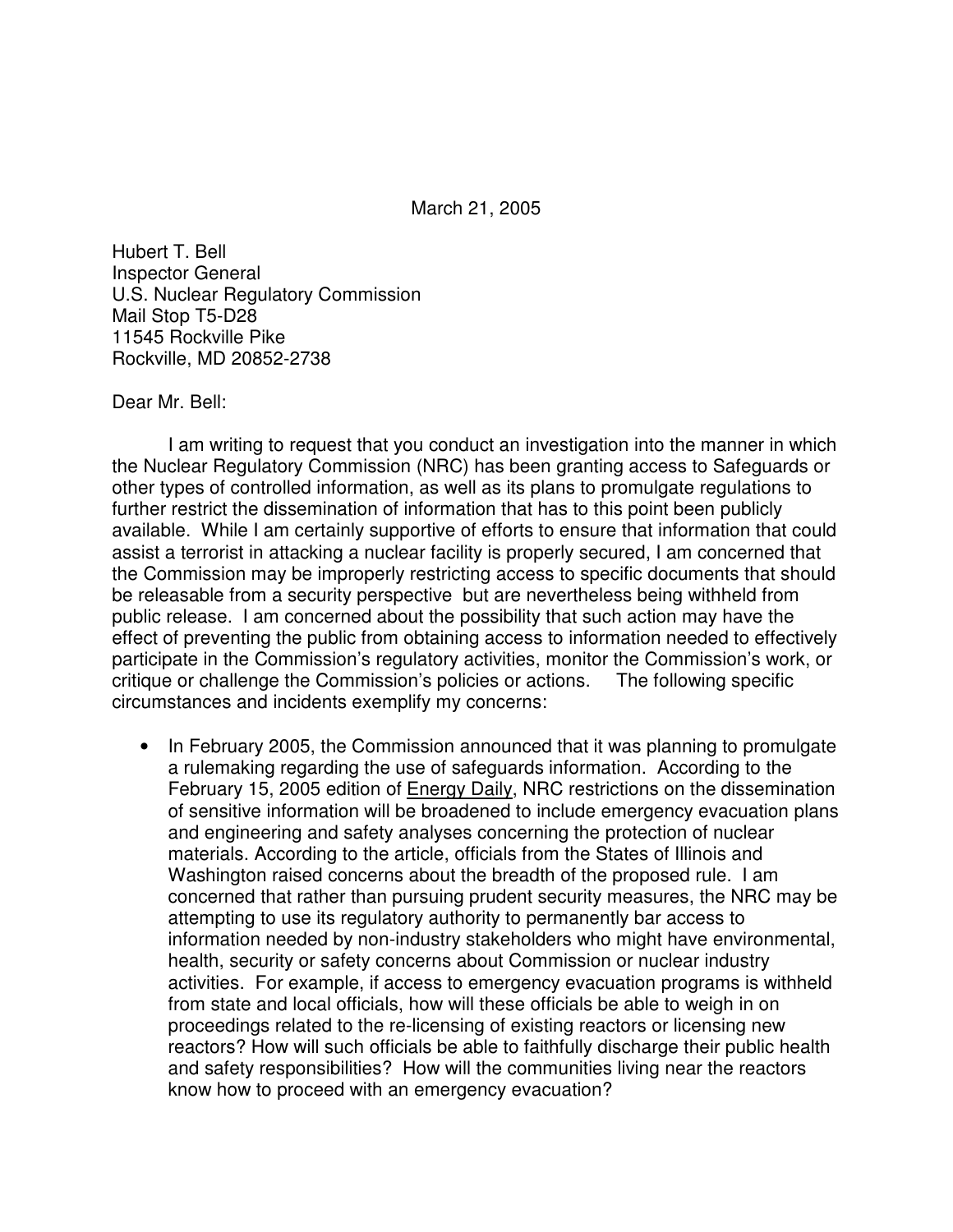- I have been informed that at a January 12, 2005 meeting at the NRC, Commission staff indicated that that the agency is considering altering its definition of "proprietary information" to include material that is currently releasable to the public so it can be withheld in the future. This material would be shared within the industry, but not with the public. The purpose of a "proprietary information" designation is to protect the economic advantage that trade secret information provides a licensee or a vendor of that licensee, and therefore when the alleged "proprietary information" is shared with all licensees and all vendors of all licensees as NRC reportedly proposes to do, there are clearly no economic interests to protect. I am concerned that such a policy directive may not be legal, and may also result in excessive secrecy.
- To date, the Commission is attempting to prevent the National Academies of Science (NAS) from publicly releasing an *unclassified* version of a Congressionally-mandated study on the safety and security concerns associated with spent nuclear fuel, citing security concerns. I have reviewed both a "safeguards" draft of the NAS report as well as NRC correspondence on the matter, and it appears that the Commission's desire to prevent public access to the NAS report is based on the fact that it disagrees with the NAS' conclusions, not on any legitimate security concerns.
- In the fall of 2004 and winter of 2005, I received correspondence from the Commission that, along with attachments thereto, was marked 'For Official Use Only (FOUO).' In one instance, Commission staff later responded to my staff's request for an explanation that the designation was intended to apply only to a portion of the correspondence that disclosed security sensitive information, and the rest of the documents could therefore be publicly released. In a second instance which has yet to be resolved, much of the FOUO information contained in the materials was designated as such because at the time the source documents were created, they were considered pre-decisional. Despite the expenditure of significant Commission staff attention to this matter and the fact that the decision in question was made months ago, the Commission has still not authorized the public release of most of these documents.
- The Commission barred access to portions of the materials on its website on more than one occasion in order to remove documents that posed a security concern, but has allowed its proceedings to go on even though some nonindustry stakeholders were unable to obtain access to documents needed to participate<sup>1</sup>. Recently, although the NRC told me that access to some documents needed by those seeking to participate in ongoing Commission proceedings would be granted on a case-by-case basis<sup>2</sup>, my office has learned from an individual who attempted to determine which documents he would be allowed access to that this was not the case. For example, the Commission has

<sup>&</sup>lt;sup>1</sup> Please see http://www.house.gov/markey/Issues/iss\_terrorism\_ltr011015.pdf, http://www.house.gov/markey/Issues/iss\_terrorism\_ltr011115.pdf and

http://www.house.gov/markey/Issues/iss\_terrorism\_ltr011115a.pdf ) regarding 2001 correspondence between Rep. Markey and the NRC on this matter.

<sup>&</sup>lt;sup>2</sup> Please see http://www.house.gov/markey/Issues/iss\_nuclear\_ltr041029.pdf and

http://www.house.gov/markey/Issues/iss\_nuclearreactorsec\_2ltr041203.pdf for this 2004 correspondence.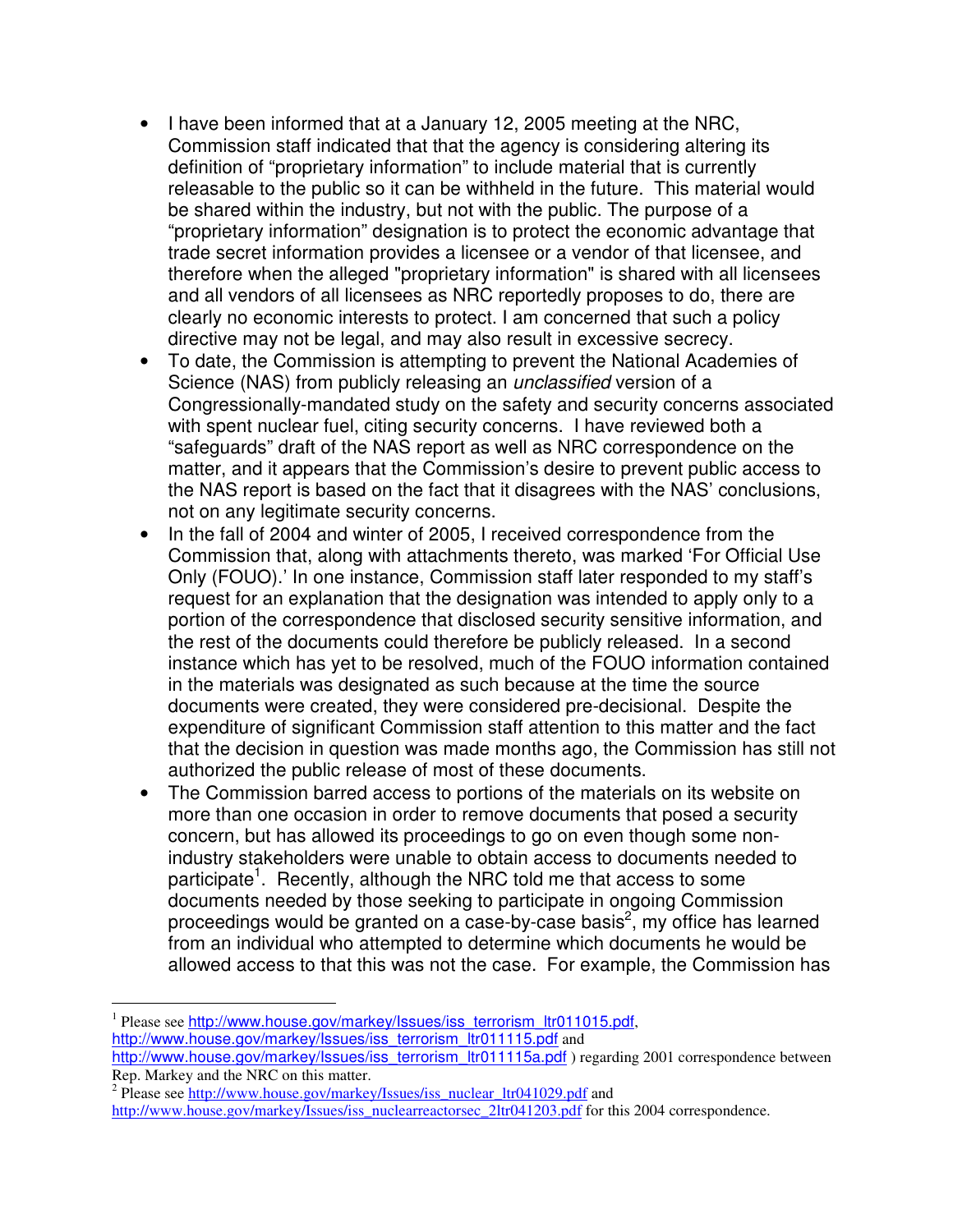posted Federal Register notices about public comment periods on its website, but the documents cited in these notices were unavailable, as were all other documents one would need to review to intervene in a case. Moreover, the NRC denied my request that all non-essential Commission proceedings be suspended until the public could access relevant documents (though it did state that some extensions to specific proceedings might be warranted).

- In several instances in the past year, the Commission has posted notices for public meetings on Commission proceedings in a manner that essentially precluded public attendance (i.e. the Federal Register Notice appeared the day before, of or after the public meeting occurred).
- On March 11, 2004, I wrote the NRC regarding its decision to bar non-industry stakeholders with security clearances from obtaining access to materials they required to prepare a petition to oppose an licensee application, while granting industry stakeholders unfettered access to such materials<sup>3</sup>. Similarly, on December 9, 2002 I wrote to the Commission regarding reports of secret meetings that occurred between the Commission and the NEI, the lobbying group for the nuclear industry<sup>4</sup>, to discuss potential upgrades to security at nuclear reactors (while non-industry security experts were essentially barred from participating in the process). I have learned that non-industry experts are almost never granted 'need to know' even when they possess the necessary security clearances. Moreover, in the rare event that they are granted, the process takes an inordinately long time, and these individuals must continually demonstrate a 'need to know' for each document they request access to. In contrast, nuclear industry members are reportedly able to receive the 'need to know' by merely submitting their names and social security numbers to the Commission.
- A May 27 1998 report published by your office stated that "since March 1997, a number of meetings took place between individual NRC Commissioners and senior officials from [Northeast Utilities] at NRC Headquarters. Although not prohibited by law or regulation, the frequency of these non-public meetings coupled with the lack of a public record of the issues discussed and the virtual absence of similar meetings with members of the public are actions which appear to run counter to the [NRC's] promulgated Principles of Good Regulation regarding Independence and Openness. The principles of Independence and Openness require the NRC to transact nuclear regulation publicly and candidly, and to openly seek and consider the public's input during the regulatory process." Unfortunately, a Commission rule implemented in 1999 allows closed meetings of the full Commission, as long as members do not expect to "form reasonably firm positions" at the meeting on matters before the agency, and although the House of Representatives has passed legislation to remedy this problem more than once, the legislation has never been enacted. As a result, the Commission is currently able to hold closed meetings pursuant to this rules change that could influence the direction of subsequent Commission actions.

<sup>&</sup>lt;sup>3</sup> Please see http://www.house.gov/markey/Issues/iss\_nuclear\_ltr040311.pdf for this correspondence.

<sup>&</sup>lt;sup>4</sup> Please see http://www.house.gov/markey/Issues/iss\_nuclear\_ltr021209.pdf for this correspondence.